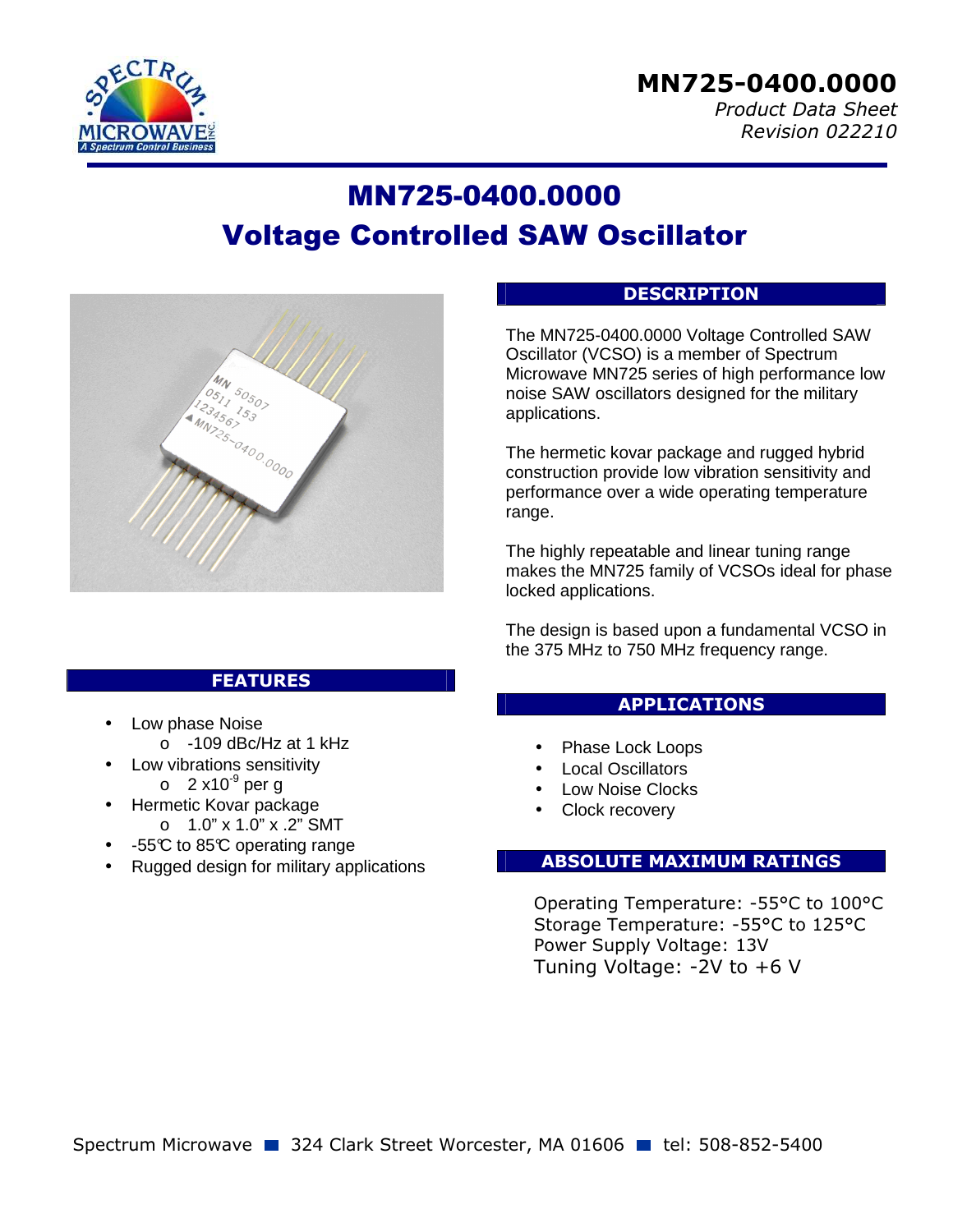

 *Product Data Sheet Revision 022210*

# **SPECIFICATIONS**

# Specifications apply at Vcc =  $8.0V$  and Tcase =  $25^{\circ}$ C unless other wise specified

| <b>Parameter</b>              | <b>Minimum</b> | <b>Typical</b> | <b>Maximum</b> | <b>Units</b>  | <b>Notes</b>                                           |
|-------------------------------|----------------|----------------|----------------|---------------|--------------------------------------------------------|
| Center Frequency Range        |                | 400            |                | <b>MHz</b>    | Other frequencies<br>available (375 MHz<br>to 750 MHz) |
| <b>Tuning Range</b>           |                | 700            |                | ppm           | Vtune = $0.0V$ to<br>5.0V                              |
| Kvco                          |                | 140            |                | ppm/V         |                                                        |
| <b>Tuning Linearity</b>       | $-5$           |                | 5              | $\frac{0}{0}$ | Deviation from best<br>linear fit                      |
| Output Power                  | 8.0            | 10.0           | 12.0           | dBm           | -55°C to 85°C                                          |
| <b>Harmonic Spurious</b>      |                |                | $-30$          | dBc           |                                                        |
| Non-harmonic Spurious         |                |                | $-60$          | dBc           |                                                        |
| <b>SSB Phase Noise</b>        |                |                |                |               |                                                        |
| $\Delta f = 1$<br>kHz         |                | $-109$         |                | dBc/Hz        |                                                        |
| $\Delta f = 10$<br>kHz        |                | $-132$         |                | dBc/Hz        |                                                        |
| $\Delta f = 100$<br>kHz       |                | $-152$         |                | dBc/Hz        |                                                        |
| $\Delta f = 1$<br><b>MHz</b>  |                | $-160$         |                | dBc/Hz        |                                                        |
| $\Delta f = 10$<br><b>MHz</b> |                | $-160$         |                | dBc/Hz        |                                                        |
| Vcc                           | 7.6            | 8              | 8.4            | Volts         | Consult Factory for<br>other available Vcc             |
| Icc                           |                | 90             | 120            | mA            |                                                        |
| <b>Operating Temperature</b>  | $-55$          |                | 85             | °C            | Case temperature                                       |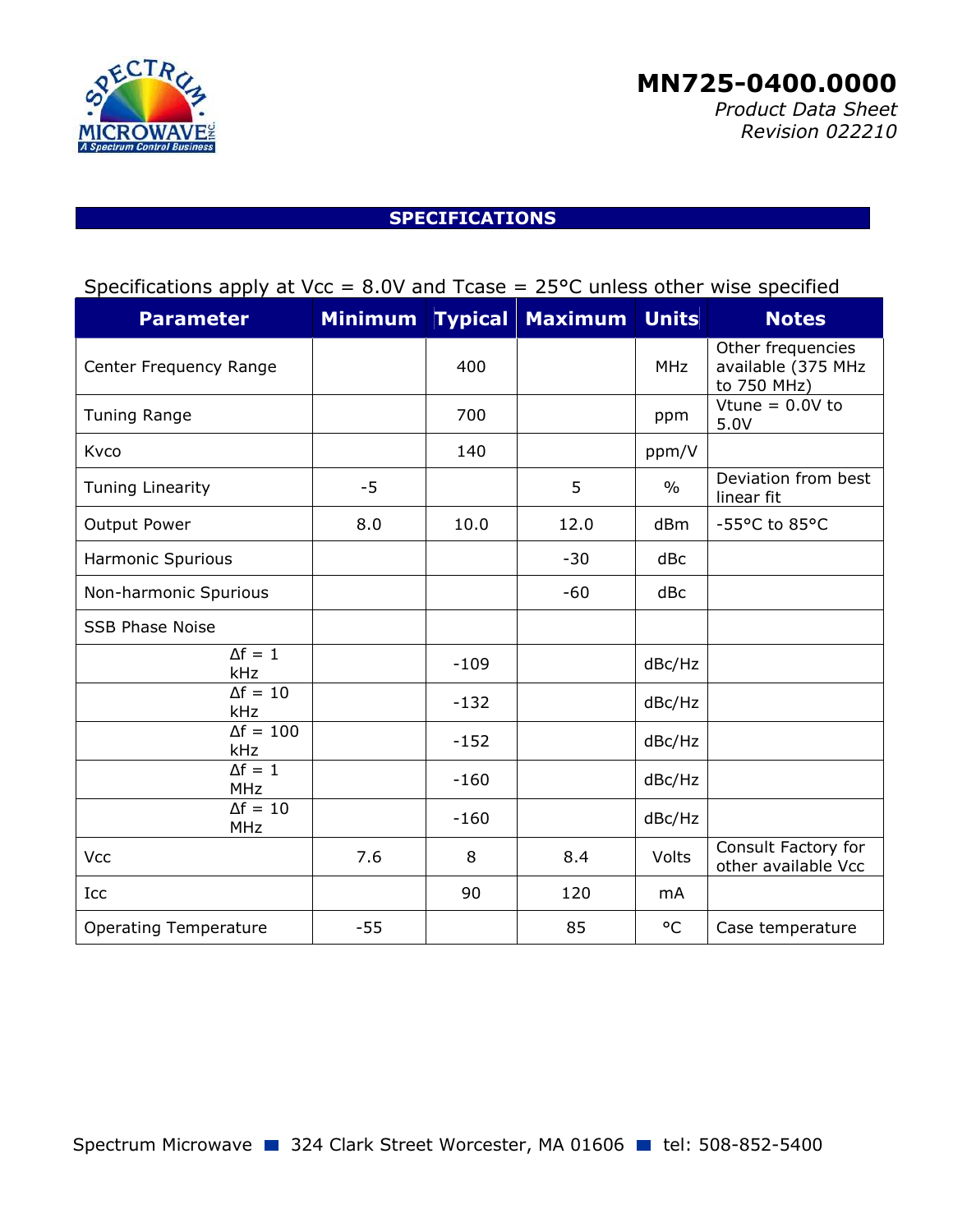

 *Product Data Sheet Revision 022210*

**BLOCK DIAGRAM** 



#### **OUTLINE DRAWING**